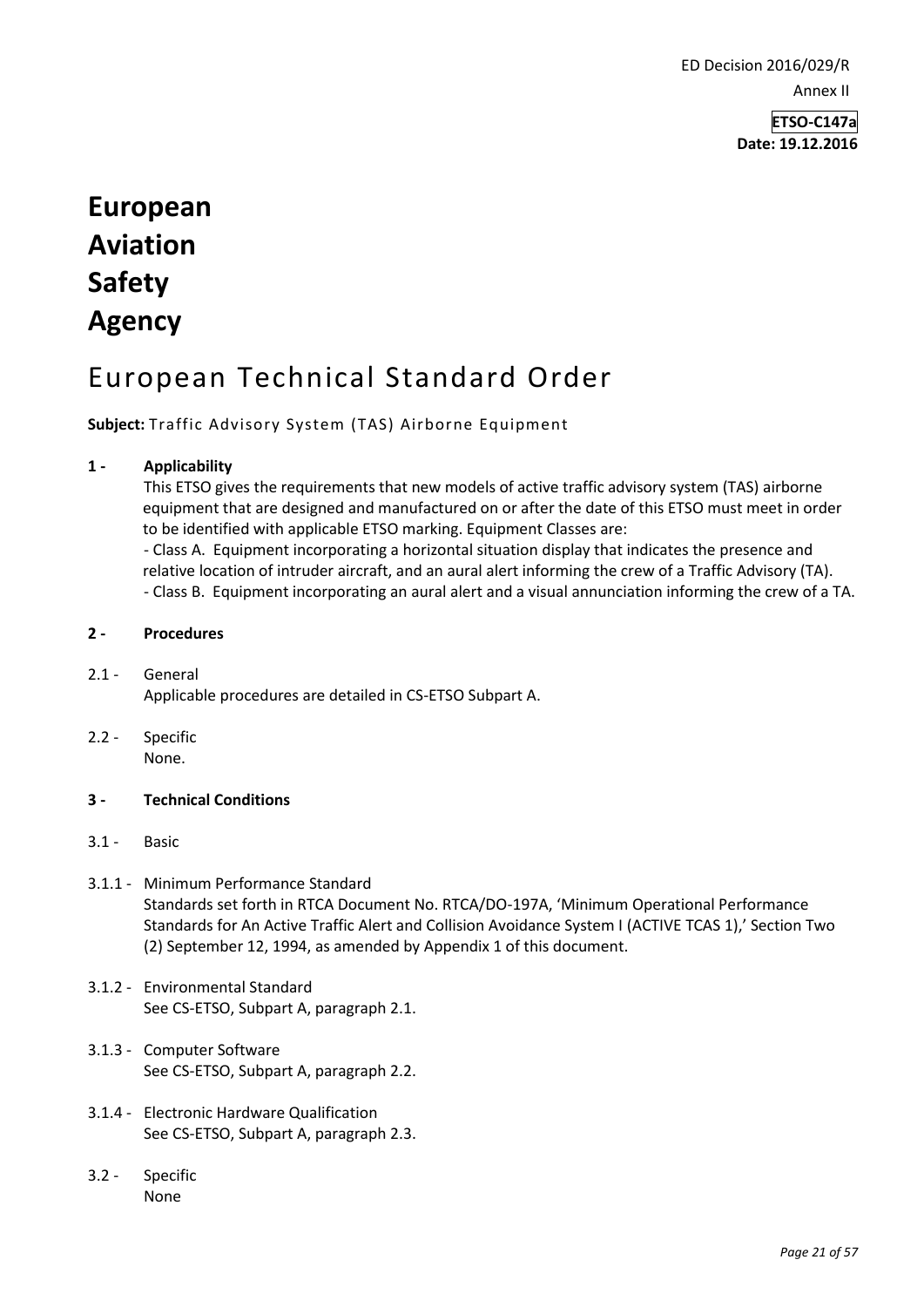3.2.1 - Failure Condition Classification See CS-ETSO, Subpart A, paragraph 2.4. Failure of the function defined in paragraph 3.1.1 of this ETSO has been determined to be a major failure condition for malfunctions causing the display or annunciation of hazardously misleading information in airborne aircraft. Loss of the function defined in paragraph 3.1.1 is a minor failure condition.

## **4 - Marking**

- 4.1 General Marking is detailed in CS-ETSO Subpart A paragraph 1.2.
- 4.2 Specific None
- **5 - Availability of Referenced Document**  See CS-ETSO Subpart A paragraph 3.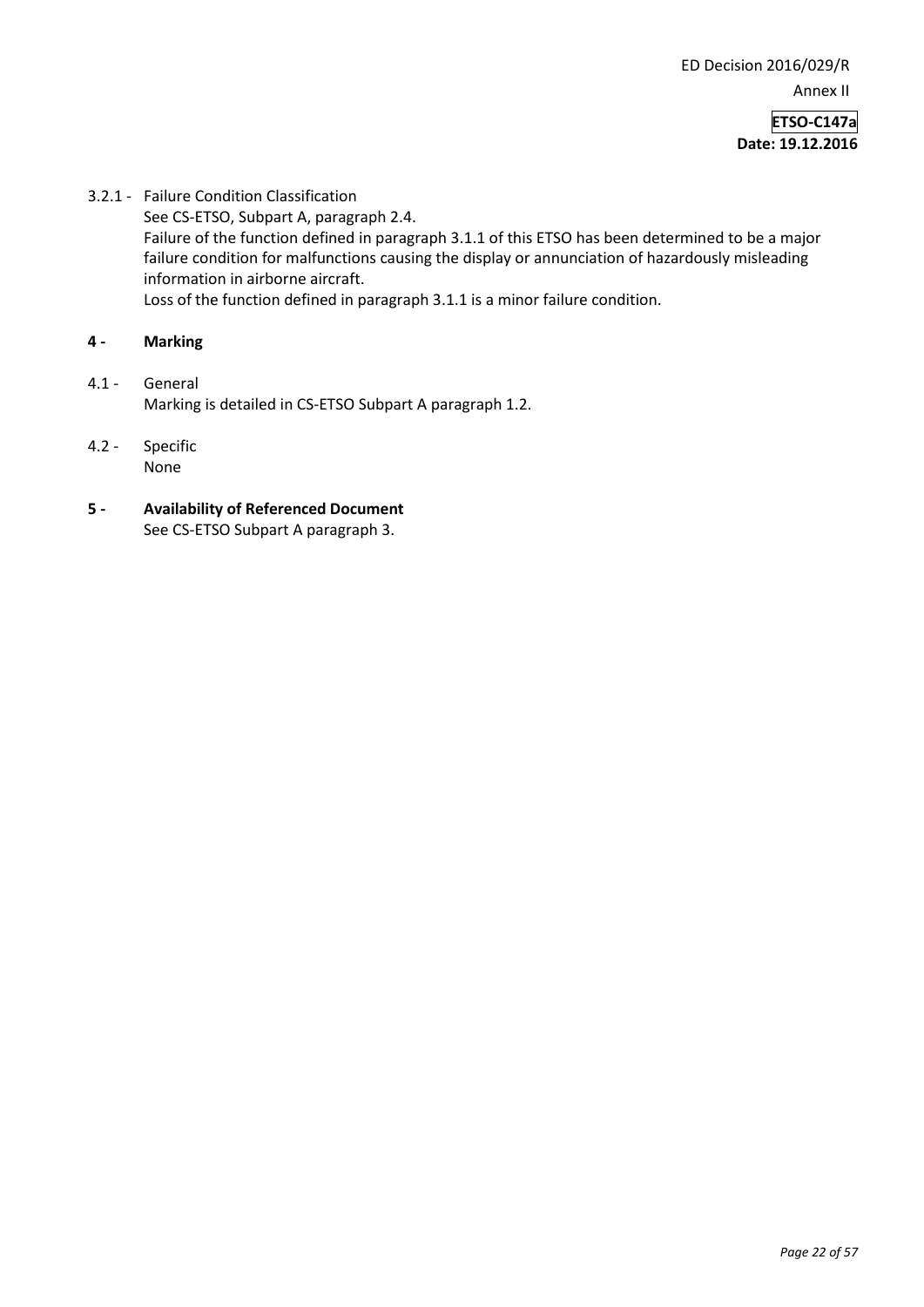# **APPENDIX 1.**

# **Changes to RTCA/DO-197A, "Minimum Operational Performance Standards for an Active Traffic Alert and Collision Avoidance System I (Active TCAS I)" applicable to Traffic Advisory System (TAS) airborne equipment.**

*Note: This Appendix changes several sections of DO-197A that have been modified by DO-197A Change 1. However, the below changes adopt different requirements than those contained in DO-197A Change 1.* 

#### **1.0 Changes Applicable to Both Class A and Class B Equipment.**

- 1.1 Receiver Characteristics.
- 1.1.1 **In-band Acceptance.** In lieu of paragraph 2.2.2.1 of RTCA DO-197A, substitute the following requirement:

Given a valid transponder reply signal in the absence of interference or overloads, the minimum trigger level (MTL) is defined as the input power level that results in a 90% ratio of decoded to received replies.

The MTL over the frequency range of 1,087 to 1,093 MHz shall be no greater than -70 dBm.

- 1.1.2 **In-band Acceptance.** In paragraph 2.4.2.2.1 of RTCA DO-197A, eliminate the following: under Intruder Aircraft eliminate the last line: "Scenario C and D ≥ -78 dBm." under Test Description Success:, eliminate the last sentence: "For scenarios C and D, the ratio of correctly decoded intruder replies to total input replies shall not exceed 10%."
- 1.2 **Transmission Frequency.** In lieu of paragraph 2.2.3.1 of RTCA/DO-197A, substitute the following requirement:

"The transmission frequency of Mode C interrogations shall be 1,030 ±0.2 MHz."

1.3 **Transmitter RF Output Power**. In lieu of paragraph 2.2.3.2 of RTCA/DO-197A, substitute the following requirement:

When transmitting at full (unattenuated) output power, the peak RF output power delivered to a quarter wave stub antenna shall be within the following limits:

- **—** Maximum RF Power: 54 dBm (250W)
- **—** Minimum RF Power: 50 dBm (100W)

In the event that antenna gain differs from that of a quarter wave stub antenna (3 dBi), the power limits shall be adjusted accordingly. These limits are based upon range and interference limiting requirements.

*Note: When transmitting at full (unattenuated) power, the RF power radiated at the pattern peak shall be within the following limits:* 

- **—** *Maximum EIRP: 57 dBm (500W)*
- **—** *Minimum EIRP: 53 dBm (200W)*

*It is assumed that the peak gain of a typical quarter wave stub antenna is 3 dBi. EIRP = Effective Isotropic Radiated Power.* 

*Note: As an alternative to the above, an active TAS may choose to operate as a low power system at a fixed rate power product limit of 42 Watts per second, in which case the peak RF output power delivered to a quarter wave stub antenna shall not exceed 46 dBm (40W).* 

1.4 **Transmitter Pulse Characteristics**. In lieu of paragraph 2.2.3.5 of RTCA/DO-197A, substitute the following requirement:

ATCRBS interrogations from active TAS shall employ the Mode C format illustrated in Figure 2-1.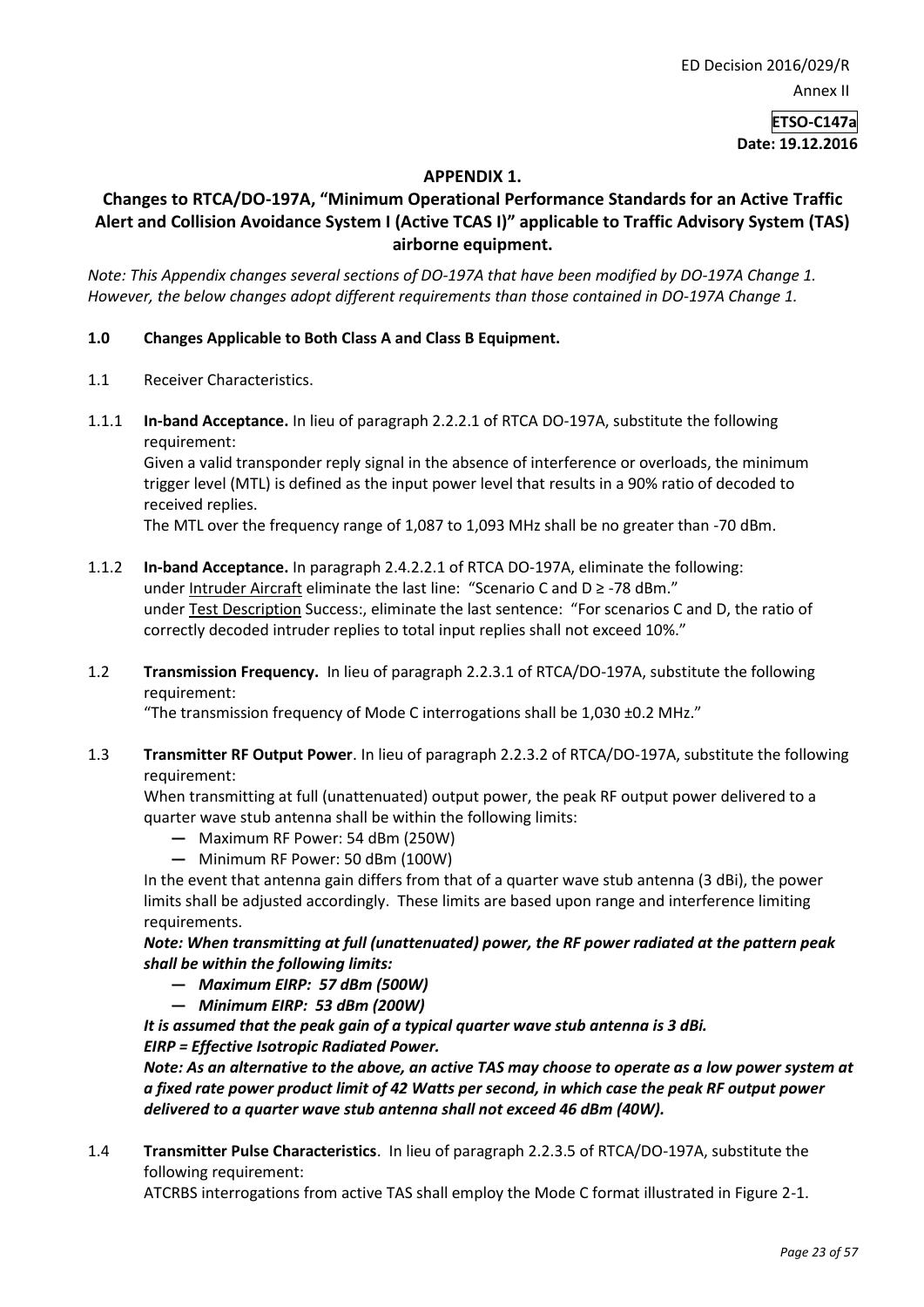The rise and decay times may be less than shown in the following table, provided the sideband radiation does not exceed the spectral limits tabulated in this standard. The amplitude of P3 shall be within 0.5 dB of the amplitude of P1.

| Pulse<br>Designator | Pulse<br>Duration | <b>Duration</b><br>Tolerance | Rise Time |     | Decay Time |     |
|---------------------|-------------------|------------------------------|-----------|-----|------------|-----|
| P1.P3               | 0.8               | $+0.075$                     | Min       | Max | Min        | Max |
|                     |                   |                              | 0.05      | 0.1 | 0.05       | 0.2 |

#### ACTIVE TAS MODE PULSE SHAPES (All values in Microseconds)

The pulse spacing tolerances shall be as follows: P1 to P3: 21 ± 0.10 microseconds

1.5 **Mode S Broadcast Reception**. In lieu of paragraph 2.2.4.2 of RTCA/DO-197A, substitute the following requirement:

The Active TAS shall have the capability to receive 1,030 MHz Mode S broadcast signals for the purpose of obtaining a count of TCAS interrogators in its vicinity. Mode S reception may reside in an associated Mode S transponder, or may by integral to the Active TAS equipment, in which case those functions necessary to receive and process Mode S broadcast signals for a TCAS count shall be implemented and tested in accordance with RTCA/DO-181A.

*Note: As an alternative to the above, an active TAS may choose to operate at a fixed rate power product limit of 42W/sec, in which case the requirement to obtain a count of TCAS interrogators for the purpose of interference limiting is eliminated.* 

1.6 **Interference Limiting**. In lieu of paragraph 2.2.6 of RTCA/DO-197A, substitute the following requirement:

To assure that all interference effects from Active TAS equipment are kept to a low level, Active TAS equipment shall control its interrogation rate or power or both to conform to the following limits. These limits are given in terms of:

RR = the Mode A/C reply rate of own transponder

NT = the number of airborne TCAS interrogators detected via Mode S broadcast receptions with a receiver threshold of -74 dBm.

The Minimum Active TCAS shall have the capability to monitor RR and NT and to use this information in interference limiting. Once each scan period, NT shall be updated as the number of distinct TCAS addresses received within the previous 20 second period.

The limits are as follows:

|           | К                             |               |  |  |  |
|-----------|-------------------------------|---------------|--|--|--|
| <b>NT</b> | Upper Limit for $\Sigma P(k)$ |               |  |  |  |
|           | $k = 1$                       |               |  |  |  |
|           | If $RR < 240$                 | If $RR > 240$ |  |  |  |
| ŋ         | 250                           | 118           |  |  |  |
| 1         | 250                           | 113           |  |  |  |
| 2         | 250                           | 108           |  |  |  |
| 3         | 250                           | 103           |  |  |  |
| 4         | 250                           | 98            |  |  |  |
| 5         | 250                           | 94            |  |  |  |
| 6         | 250                           | 89            |  |  |  |
| 7         | 250                           | 84            |  |  |  |
| 8         | 250                           | 79            |  |  |  |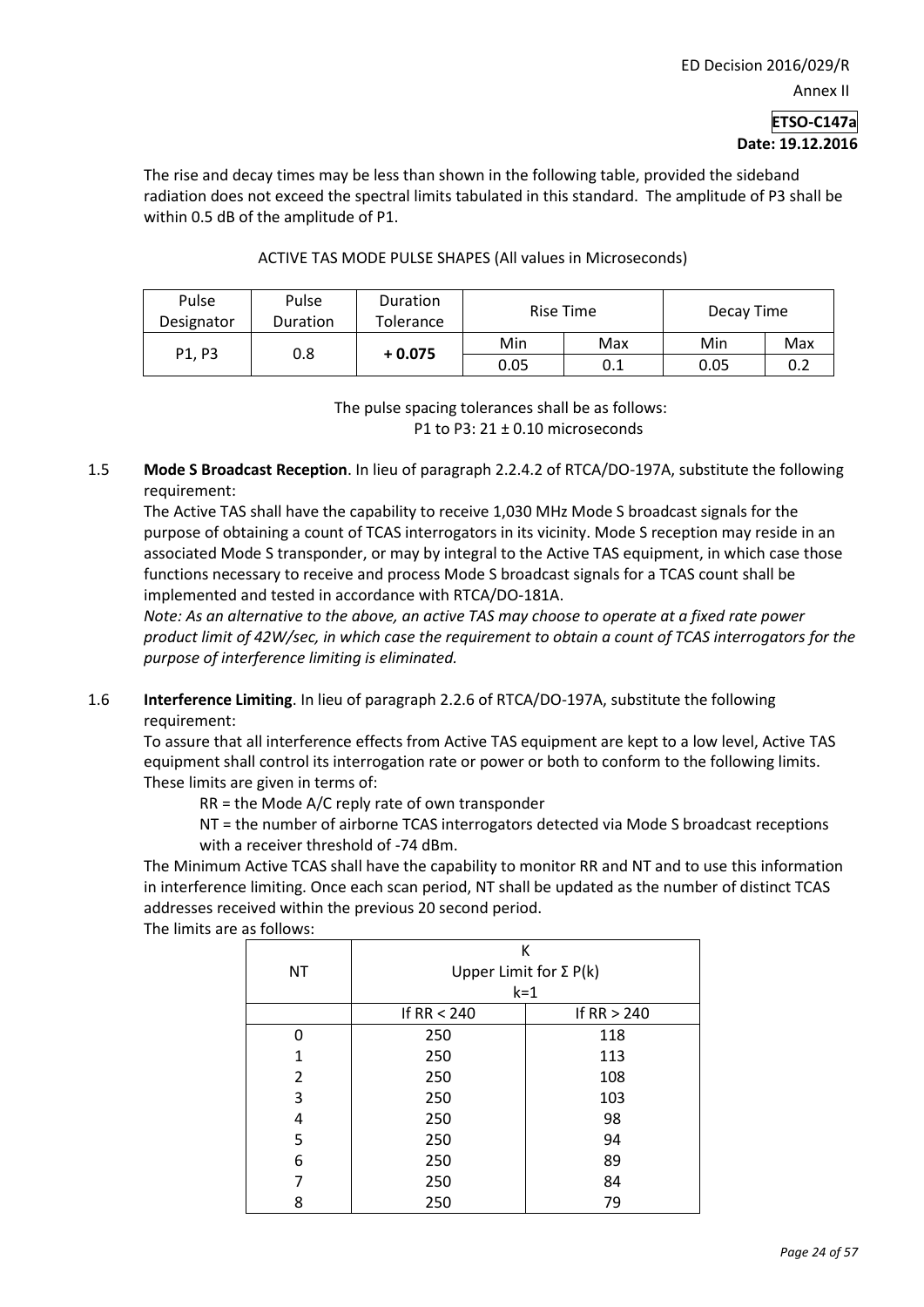|           | K                             |               |  |  |  |
|-----------|-------------------------------|---------------|--|--|--|
| <b>NT</b> | Upper Limit for $\Sigma P(k)$ |               |  |  |  |
|           | $k = 1$                       |               |  |  |  |
|           | If RR $<$ 240                 | If $RR > 240$ |  |  |  |
| 9         | 250                           | 74            |  |  |  |
| 10        | 245                           | 70            |  |  |  |
| 11        | 228                           | 65            |  |  |  |
| 12        | 210                           | 60            |  |  |  |
| 13        | 193                           | 55            |  |  |  |
| 14        | 175                           | 50            |  |  |  |
| 15        | 158                           | 45            |  |  |  |
| 16        | 144                           | 41            |  |  |  |
| 17        | 126                           | 36            |  |  |  |
| 18        | 109                           | 31            |  |  |  |
| 19        | 91                            | 26            |  |  |  |
| 20        | 74                            | 21            |  |  |  |
| 21        | 60                            | 17            |  |  |  |
| $>22$     | 42                            | 12            |  |  |  |

P(k) = power (watts) of the kth interrogation each second. This is the total radiated power (after all losses in cabling and antenna). If the set of powers is not the same in each 1 second period, then Σ P(k) represents the average value.

K = total number of interrogations in a 1 second period.

*Note 1: RR = the Mode A/C interrogation reception rate of own transponder may be used instead of RR = the Mode A/C reply rate of own transponder.* 

*Note 2: As an alternative to the above, an active TAS may choose to operate as a low power system at a fixed rate power product limit of 42W/sec, in which case the requirement to further interference limit based on RR or IR is eliminated.* 

In lieu of paragraph 2.4.2.5 of RTCA/DO-197A, substitute the following:

This test verifies that Active TAS is able to monitor its own transponder reply rate and to derive a count of TCAS aircraft by listening to TCAS broadcast interrogations and, based on these values, adjust its transmit power-rate product to conform to the Active TAS interference limits.

Inputs:

Active TAS Aircraft Altitude = 8000 ft. Altitude Rate = 0 FPM Intruder Aircraft 1-22 Equipage = Active TCAS II Range = Not Applicable Relative Speed = Not Applicable Altitude = Not Applicable Altitude Rate = Not Applicable TCAS Broadcast Interrogation Power = -50 dBm

ATCRBS Interrogation Frequency = 1030 MHz Type = ATCRBS Mode C Power = -50 dBm Rate Scenario A = 230 per second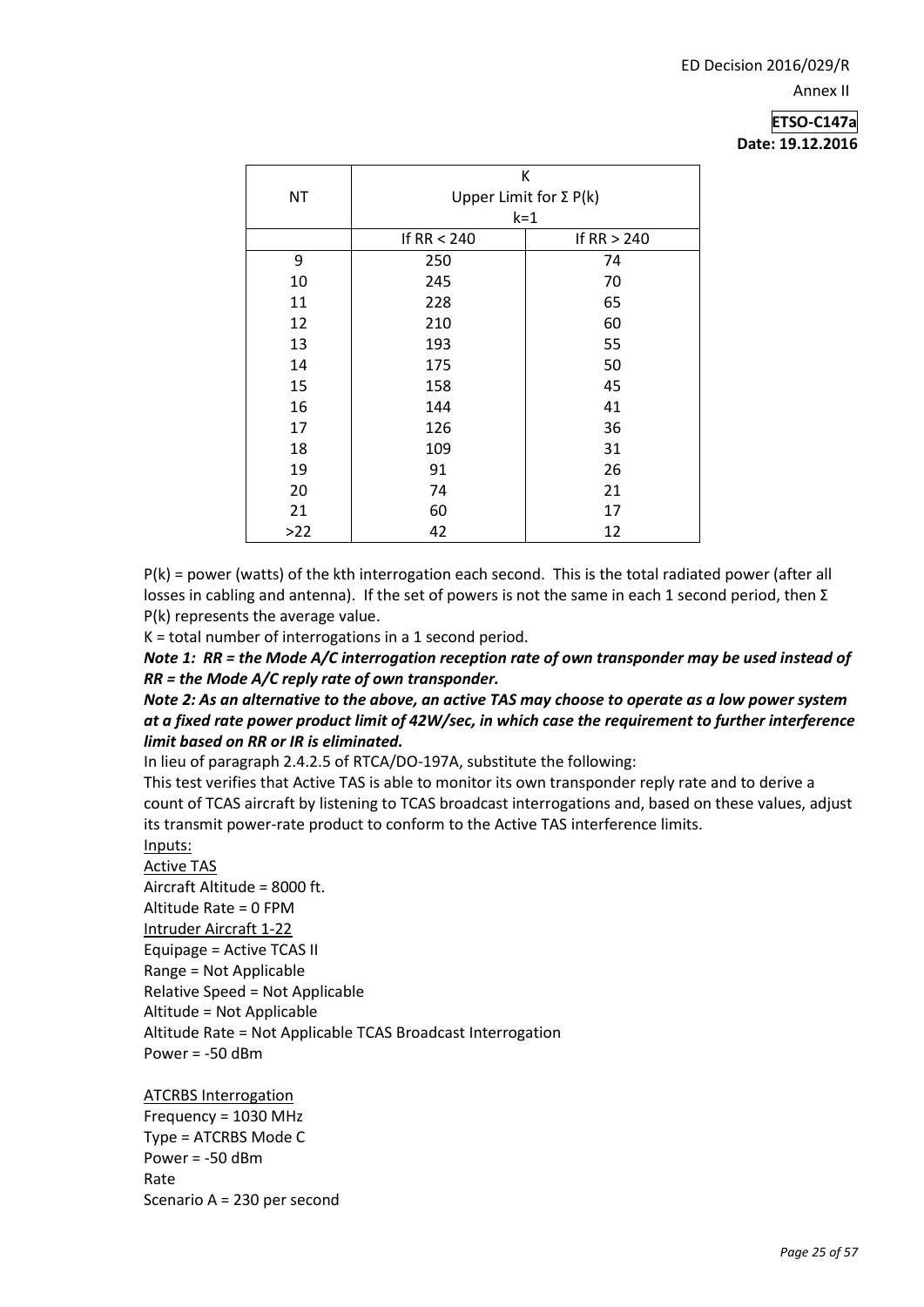Scenario B = 250 per second

Conditions:

Active TAS initialized and operating at  $T = 0$  seconds. Each of the 22 intruders is assigned a discrete address and transmits only TCAS broadcast interrogations and only at the following times and rates: Intruders 1-10 every 10 sec starting at T = 30 sec. Intruders 11-15 every 20 sec starting at T = 70 sec. Intruders 16-22 every 20 sec starting at  $T = 130$  sec.

The timing of the TCAS broadcast interrogations and the ATCRBS interrogations are controlled to prevent overlap of each other.

#### Scenario Description

The test involves use of an ATCRBS transponder which supplies reply rate information to Active TAS. The transponder is interrogated in Mode C at a 230 per second rate in Scenario A and at a 250 per second rate in Scenario B. During each scenario, the value of Total Radiated Power per second from Active TAS is measured by summing the transmitter output powers of each Active TAS interrogation over a scan period, determining the average per second value and accounting for cable and antenna losses.

Success: The Total Radiated Power per second shall not exceed the following values: Scenario A

250 watts/sec measured at T = 20 sec

245 watts/sec measured at  $T = 60$  sec

158 watts/sec measured at T = 120 sec

42 watts/sec measured at T = 180 sec

Scenario B

118 watts/sec measured at T = 20 sec

70 watts/sec measured at  $T = 60$  sec

45 watts/sec measured at T = 120 sec

12 watts/sec measured at  $T = 180$  sec

*Note: For fixed rate power systems, total radiated power is constant and shall not exceed 42 watts/sec.* 

#### 1.7 **Active TAS Antenna System**. In lieu of paragraph 2.2.10 of RTCA/DO-197A, substitute the following requirement:

The equipment shall transmit interrogations and receive replies from at least one directional antenna mounted on the top or bottom of the aircraft.

## 1.8 **Pilot Advisory Functions.** In lieu of paragraph 2.1.5 of RTCA/DO-197A, substitute the following requirement:

TAS is an airborne traffic alert system that interrogates ATC transponders in nearby aircraft and uses computer processing to identify potential and predicted collision threats. The system is designed to protect a volume of airspace around the TAS equipped aircraft. The system will provide appropriate aural and visual advisories to assist the flightcrew in visually acquiring the threat aircraft when TAS predicts a penetration of the protected airspace. Traffic advisories indicate the relative positions of intruding aircraft that meet certain range and altitude criteria and are approximately 30 seconds from closest point of approach. They assist the flightcrew in visually acquiring the intruding aircraft. The system provides a traffic display (Class A systems only) and aural and visual alerts. These indicate the relative position and altitude of ATC transponder-equipped aircraft. Traffic advisories can be generated for aircraft with operative Mode S, Mode C or Mode A (non-altitude reporting) transponders. The TAS equipment is viewed as a supplement to the pilot who, with the aid of the ATC system, has the primary responsibility for avoiding collisions. The TAS system provides no indication of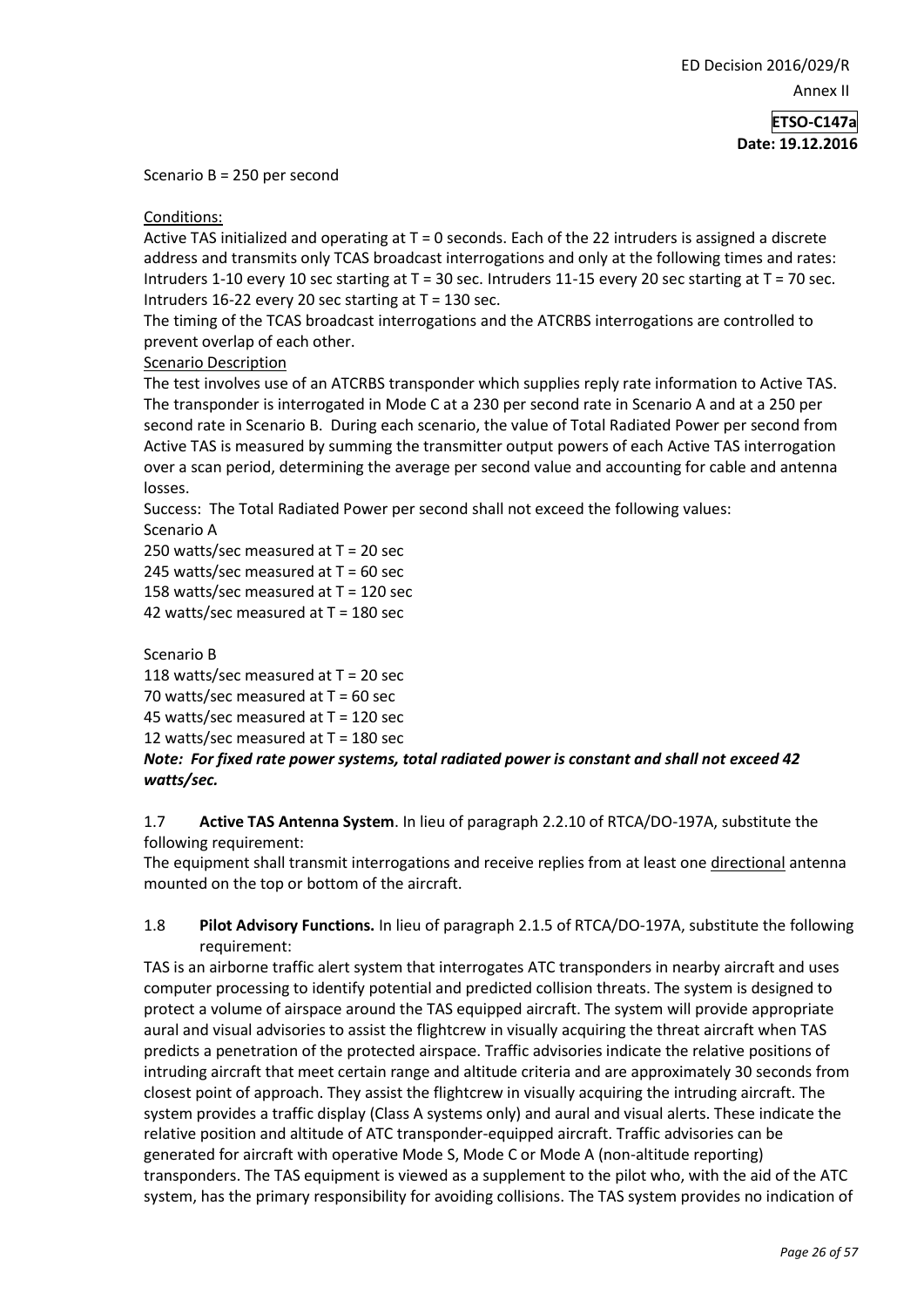Annex II

**ETSO-C147a Date: 19.12.2016**

aircraft without operative transponders. For Class A systems, it shall be acceptable for the TAS system to use shape as the only discriminate for traffic threat levels.

This will allow the use of a monochrome display representation of the TCAS symbology. For Class A systems, it shall also be acceptable to provide a blinking TA symbol to allow further discrimination of the traffic alert symbol.

#### 2.0 **Changes Applicable Only to Class A Equipment**.

#### 2.1 **Pilot Advisory Functions, Active TCAS I Pilot Interface and Aural Alert**.

In lieu of paragraphs 2.1.5, 2.2.12 and 2.2.15 of RTCA/DO-197A, substitute the following requirements:

**1**. A traffic display shall be provided to indicate the presence and location of intruder aircraft. The traffic display may be combined with other aircraft displays. The traffic display shall provide the crew with the intruder's range, bearing, and, for altitude reporting intruders, relative altitude and vertical trend.

**2**. Two levels of intruder aircraft shall be displayed; those causing a TA, and other traffic. Other traffic is defined as any traffic within the selected display range and not a TA.

#### *Note: The use of TCAS threat levels as defined in DO-197A is an acceptable alternative to the requirements defined in this section.*

**3**. As a minimum, the traffic display shall depict the following information to aid in the visual acquisition of traffic and assist in determining the relative importance of each aircraft shown: *Note: TCAS I symbology as defined in the FAA Memorandum titled 'Interim Guidance for Airworthiness Approval and Operational Use of Traffic Alert and Collision Avoidance System (TCAS I)' dated June 16, 1995 is an acceptable alternative to the symbology requirements defined in this section.* 

*In addition, the use of TCAS symbology with a monochrome display is also an acceptable means of depicting traffic information.* 

a. Symbolic differentiation among traffic of different relative importance. TA, other traffic (see i, j, k, l, & m below).

#### b. Bearing

- c. Relative altitude (for altitude reporting aircraft only)
	- (1) Above or below own aircraft (+ and signs)
	- (2) Numerical value
- d. Vertical trend of intruder aircraft (for altitude reporting aircraft only).
- e. Range. The selected range shall be depicted.

f. The display must be easily readable under all normal cockpit conditions and all expected ambient light conditions from total darkness to bright reflected sunlight.

g. The display shall contain a symbol to represent own aircraft. The symbol shall be different from those used to indicate TA and other traffic. The display shall be oriented such that own aircraft heading is always up (12 o'clock).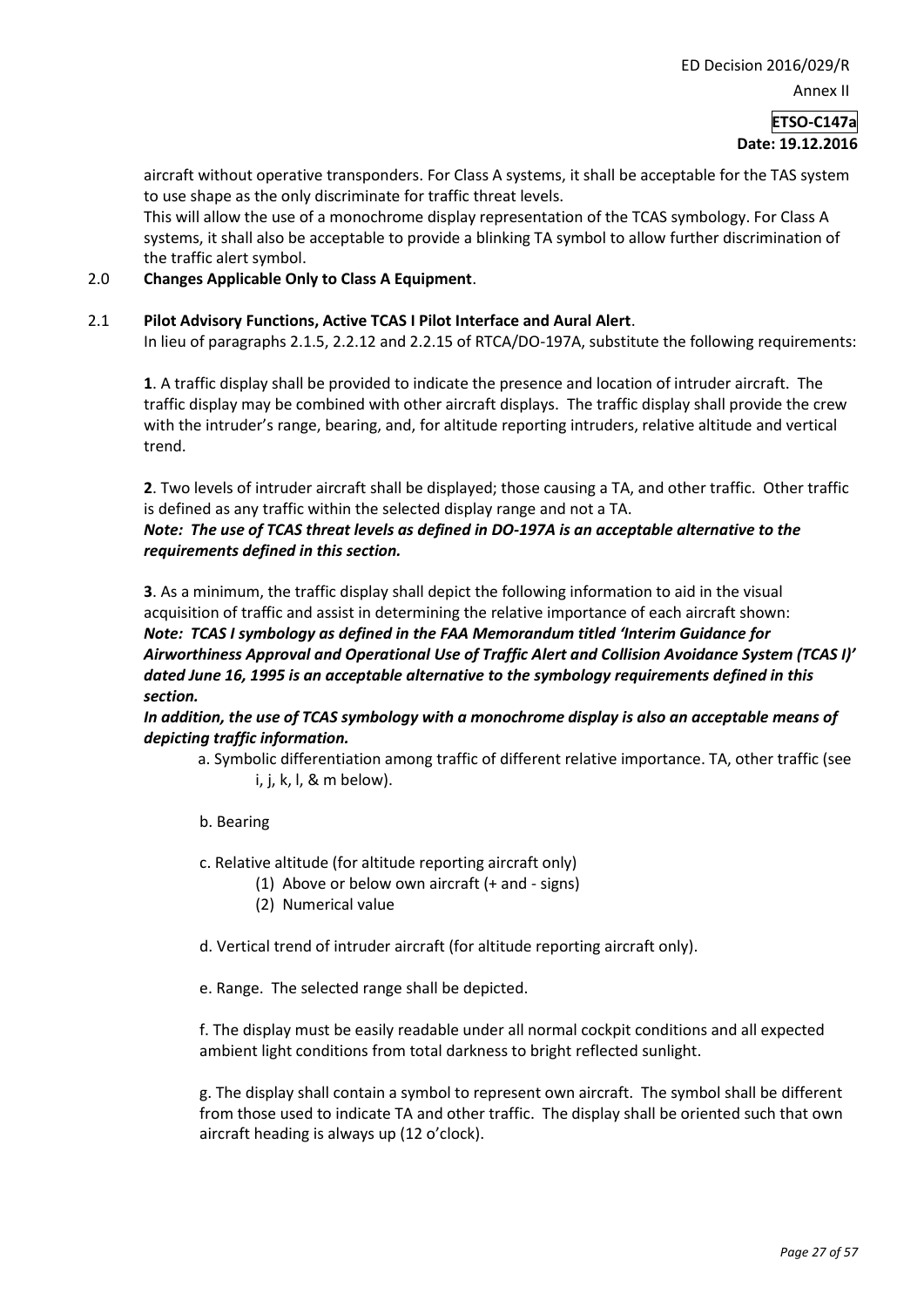h. A ring shall be placed at a range of 2 NM from own aircraft symbol when a display range of 10 NM or less is selected. The ring shall have discrete markings at each of the twelve clock positions. The markings shall be of a size and shape that does not clutter the display.

i. Symbol fill shall be used to discriminate traffic by threat levels

j. The symbol for a TA is a filled rectangle, and, when appropriate, a data field and vertical trend arrow as described in m. & n. below.

k. The symbol for other traffic shall be an open rectangle, and, when appropriate, a data field and vertical trend arrow as described in m. below.

l. Overlapping traffic symbols should be displayed with the appropriate information overlapped. The highest priority traffic symbol should appear on top of other traffic symbols. Priority order is;

- 1) TA traffic in order of increasing tau, i.e., the time to closest approach and the time to coaltitude,
- 2) other traffic in order of increasing range.

m. A data field shall indicate the relative altitude, if available, of the intruder aircraft and shall consist of two digits indicating the altitude difference in hundreds of feet. For an intruder above own aircraft, the data field shall be preceded by a "+" character.

For an intruder below own aircraft, the data field shall be preceded by a "-" character.

For coaltitude intruders, the data field shall contain the digits "00", with no preceding "+" or "- " character. The data field shall be wholly contained within the boundaries of the rectangular traffic symbol.

For TA traffic, (filled symbol), the data characters shall be depicted in a color that contrasts with the filled symbol color.

For other traffic, the data field shall be the same color as the symbol.

The height of the relative altitude data characters shall be no less than 0.15 inches.

n. A vertical arrow should be placed to the immediate right of the traffic symbol if the vertical speed of the intruder is equal to or greater than 500 fpm, with the arrow pointing up for climbing traffic and down for descending traffic.

The color of the arrow shall be the same as the symbol.

o. Neither a data field nor a vertical arrow shall be associated with a symbol for traffic which is not reporting altitude.

p. The display shall be capable of depicting a minimum of three intruder aircraft simultaneously. As a minimum, the display shall be capable of displaying aircraft that are within 5 NM of own aircraft.

q. The display may provide for multiple crew-selectable display ranges.

r. When the range of the intruder causing a traffic advisory to be displayed is greater than the maximum range of the display, this shall be indicated by placing no less than one quarter of the traffic advisory symbol at the edge of the display at the proper bearing. The data field and vertical trend arrow shall be shown in their normal positions relative to the traffic symbol.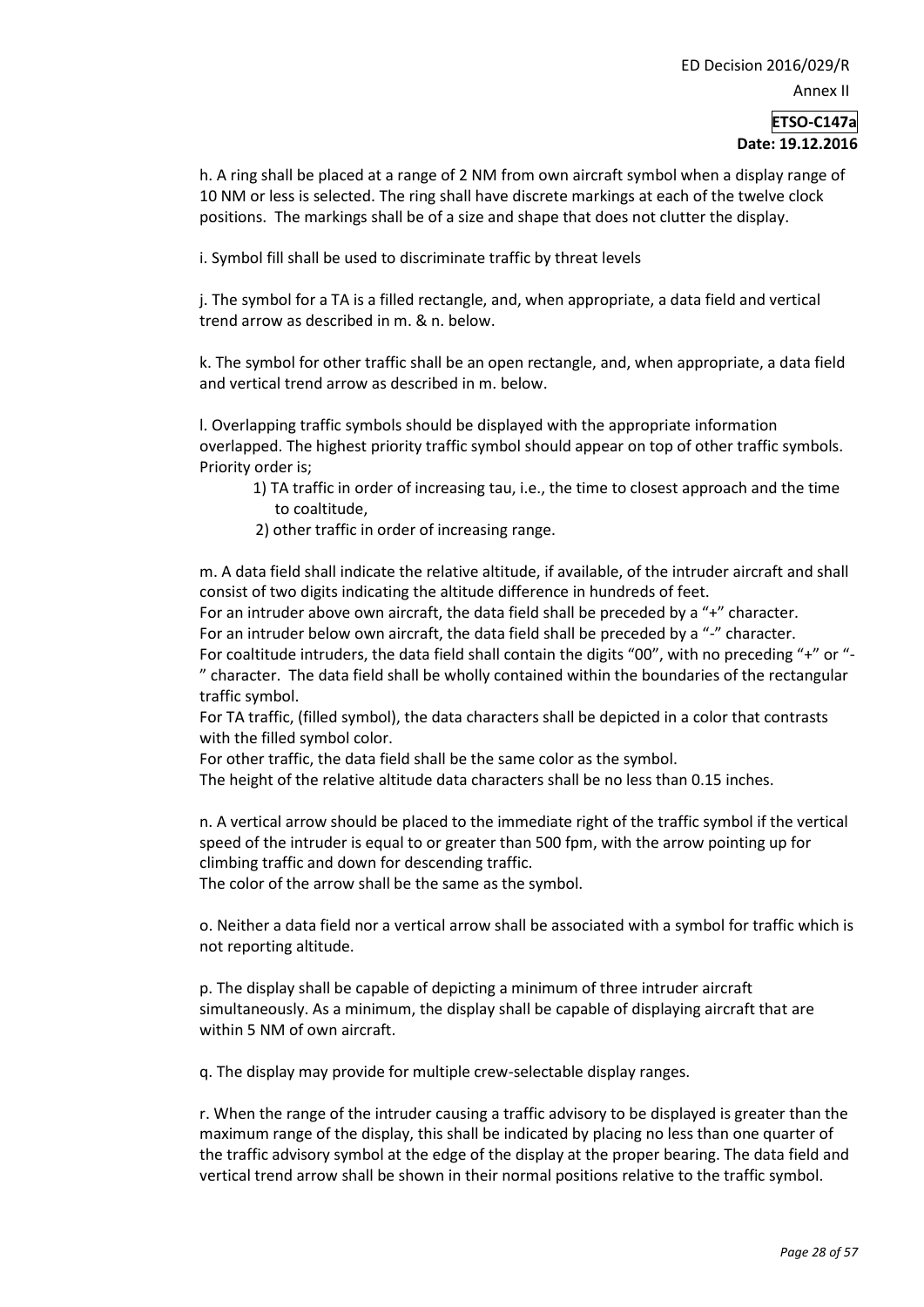- **Date: 19.12.2016**
- s. The size of the traffic symbol shall be no less than 0.2" High.

**4.** "No bearing" advisories shall be presented for an intruder generating a TA when the intruder's relative bearing cannot be derived. The "no bearing" advisory shall be an alphanumeric display shown in tabular form. The display shall be in the form of "TA 3.6 -05", which translates to a TA at 3.6 nautical miles, 500 feet below. "No bearing" TA's against non-altitude reporting intruders shall include the range only, e.g. "TA 2.2", which translates to a non-altitude reporting, no bearing TA at 2.2 nautical miles. The advisory shall be centered on the display below the own aircraft symbol. The display shall include provisions to display at least two "no bearing" TA's.

- **5**. Aural Alerts. Each TAS aural alert shall be announced in a high-fidelity, distinguishable voice. a. The aural alert message "Traffic-Traffic", spoken once, shall be used to inform the crew of a TA.
	- b. All TAS aural alerts should be inhibited using the following order of precedence; (1) Below 400 ±100 feet AGL when TAS is installed on an aircraft equipped with a radio altimeter.
		- (2) For aircraft without a radio altimeter, the aural annunciations shall be inhibited when the landing gear is extended.

#### *Note: When the TAS is installed on a fixed gear aircraft without a radio altimeter, the aural annunciations will never be inhibited.*

2.2 **Traffic Advisory Criteria.** Replace the second section in paragraph 2.2.14 of RTCA/DO-197A, with the following text:

The TAS equipment shall provide two levels of advisories: Other Traffic (OT), and Traffic Advisories (TA). TAs are issued based on either tau, i.e., the time to closest approach and the time to coaltitude, or proximity to an intruder aircraft. The range tau is defined as the range divided by range rate and the vertical tau is defined as the relative altitude divided by the altitude rate.

## 2.3 **Display Overload**. In lieu of paragraph 2.2.17 of RTCA/DO-197A, substitute the following requirements:

If the number of targets exceeds the display capability, excess targets shall be deleted in the following order:

a. Other traffic beginning with the intruder at the greatest range.

b. TAs beginning with the intruder having the largest tau. Once a TA has been generated against an intruder, it cannot be removed as a TA until the TA criteria are no longer satisfied even though it may be dropped from the display.

## *Note: This exception does not apply when TCAS I symbology and threat levels are used.*

## 3.0 **Changes Applicable Only to Class B Equipment.**

#### 3.1 **Pilot Advisory Functions, Active TCAS I Pilot Interface, and Aural Alert.**

In lieu of paragraph 2.1.5, 2.2.12, and 2.2.15 of RTCA/DO-197A, substitute the following requirements: 1. A visual "Traffic" annunciation, shall be provided for the duration of the TA.

2. Aural Alerts. For aircraft without a radio altimeter, the aural annunciations shall be inhibited when the landing gear is extended.

## *Note: When the TAS is installed on a fixed gear aircraft without a radio altimeter, the aural annunciation will never be inhibited.*

a. Aural alert messages shall be annunciated in threat priority sequence, greatest threat first.